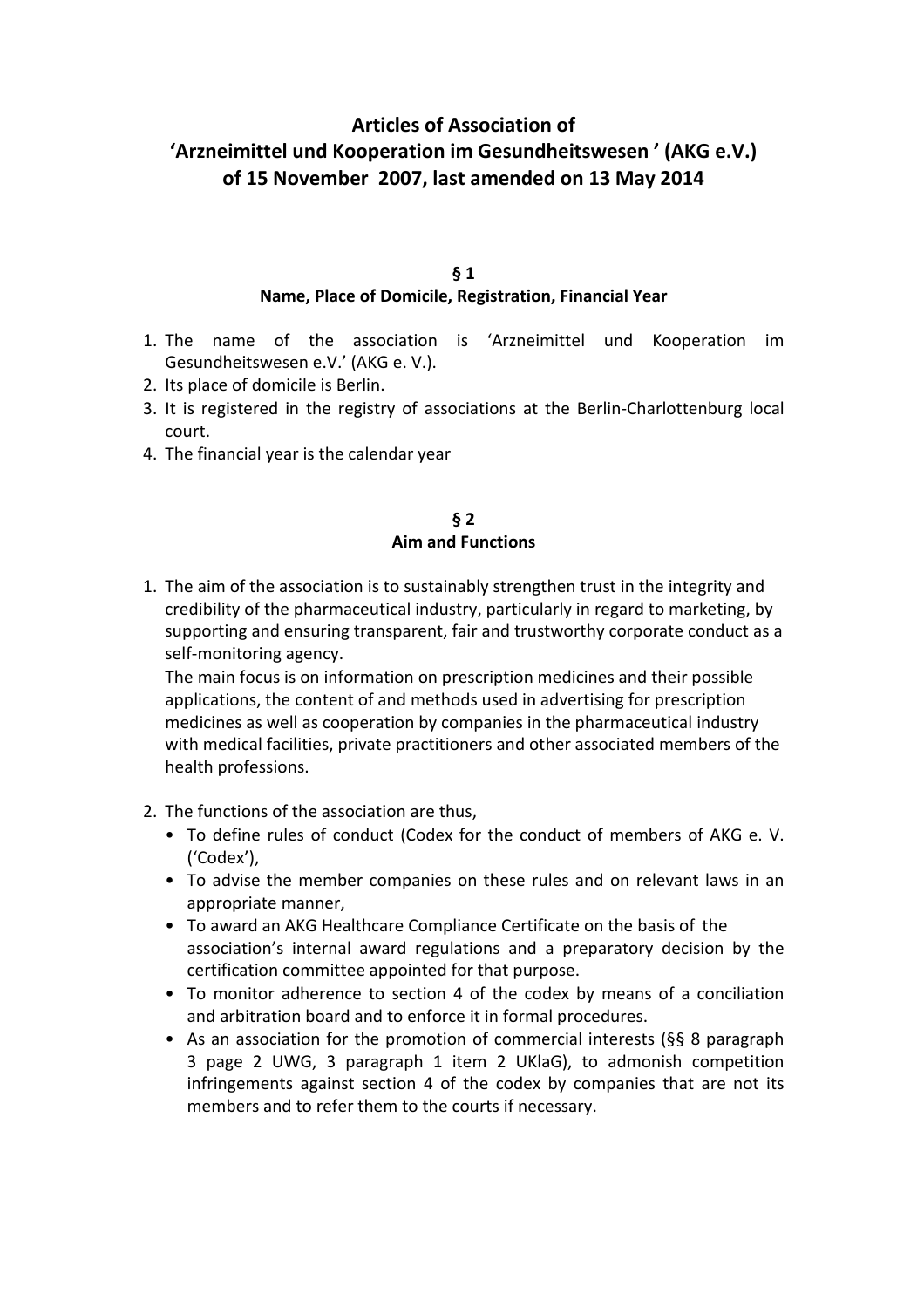3. The association is based on the willingness of its member companies to observe the code of conduct that they have recognised and the competition regulations laid down in the relevant laws at all times and in a responsible manner.

 The aim of the association is to achieve fair competition that is ethically beyond reproach. Advice, mediation and conciliation aim to eliminate the need for compulsory measures.

#### **§ 3 Altruism**

- 1. The association is altruistic. It pursues exclusives non-commercial aims in the sense of the section in the revenue code entitled 'tax-advantaged aims'. It does not pursue aims that are primarily for profit.
- 2. Association funds may only be used in accordance with the aims of the association as specified in these articles.
- 3. Members may not receive payments from association funds.
- 4. No member may receive a share of the association assets upon its withdrawal from the association or upon the association's dissolution.

#### **§ 4 Start of Membership**

- 1. Any company in the pharmaceutical industry with its place of domicile in Germany may become a full member of the association if it recognises the aims of the association. This is also true for multiple companies within a group. Extraordinary (associate) membership is available to companies, organisations and individual persons who are not covered by the first sentence of this paragraph but who are interested in sustainably strengthening trust in the integrity and credibility of the pharmaceutical industry. This however applies only insofar as such entities or persons are not simultaneously the proprietor or co proprietor of a company or under an employment contract with a company which is not a member of the association, but which would be a full member if it were to join the association.
- 2. Acquisition of membership requires a written application for membership. The board shall decide upon membership applications.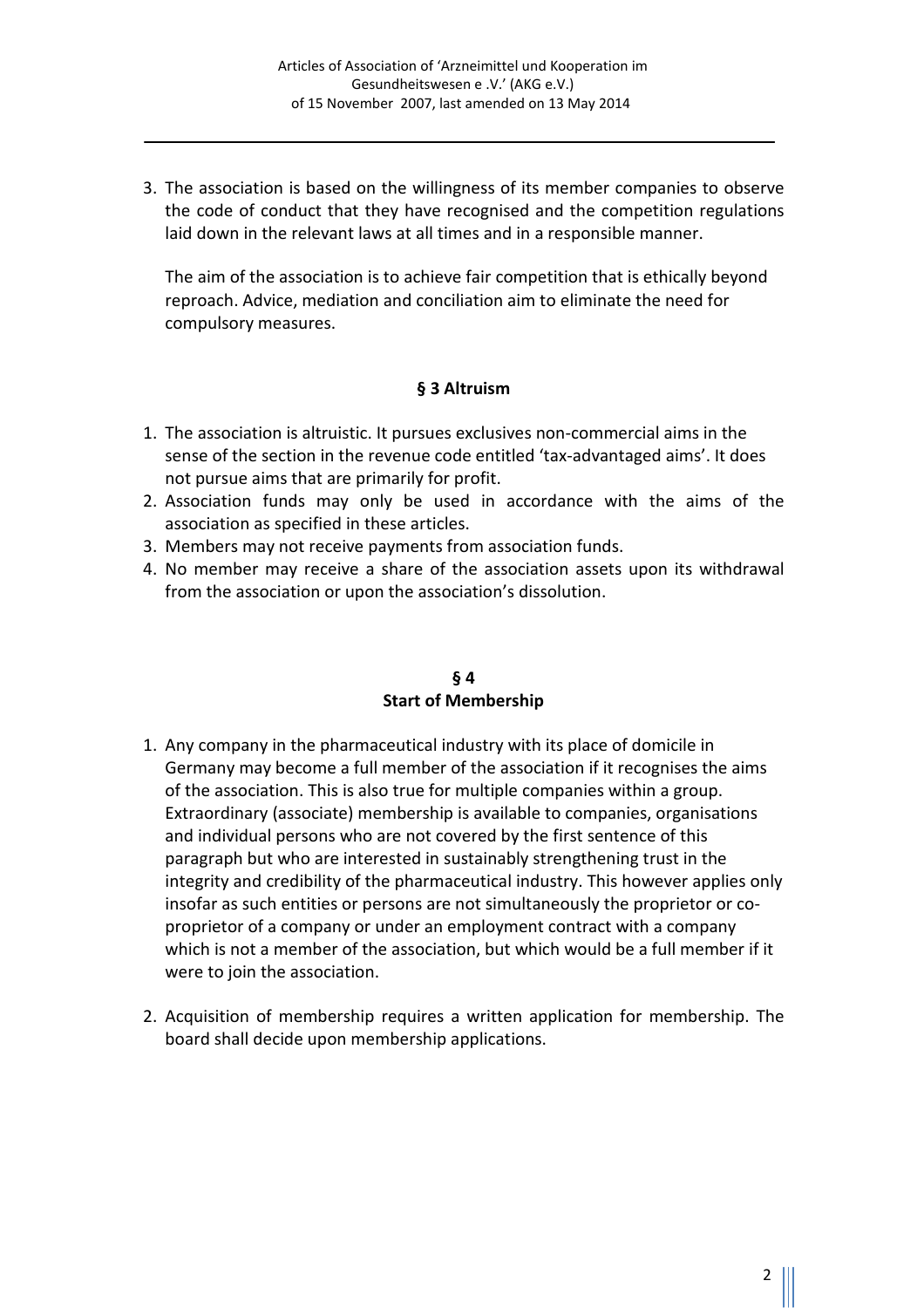## **§ 5 End of Membership**

- 1. Membership ends
	- Upon withdrawal,
	- Upon expulsion,
	- Upon initiation of bankruptcy proceedings on the assets of the relevant member company,
	- Upon the permanent cessation of business activities by the relevant member company,
	- Upon a determination that the prerequisites for the acquisition of membership are no longer met.
- 2. Withdrawal must be declared to the board in writing. It may only become effective at the end of the calendar year and must be declared six months in advance. In the event that a complaint is outstanding with the conciliation and arbitration board the withdrawal only becomes effective once the complaint procedure has been concluded.
- 3. Expulsion of a member is decided by the board and requires a two-thirds majority. Prior to this decision the affected member company must be provided with all of the relevant facts and given the opportunity to make an official statement.

A member company can be expelled,

- If it is in arrears in the payment of the membership fee or its share of allocated costs despite two written reminders and corresponding payment deadlines or
- If it has repeatedly infringed the association's code of conduct in contravention of an express mandate by the conciliation and arbitration board or has repeatedly refused to fulfil a sanction mandated by the conciliation and arbitration board.

 The member will be informed of the exclusion by registered letter. It becomes effective upon receipt.

The exclusion will be published on the Internet homepage and in the association's annual report and all pharmaceutical industry associations to which the company belongs will also be informed.

4. Members must immediately inform the board of the initiation of bankruptcy proceedings, the permanent termination of business activities or the removal of the prerequisites for membership. The board also decides upon termination of membership for these reasons. Paragraph 3 pages 1, 2, 4, 5 and 6 apply accordingly.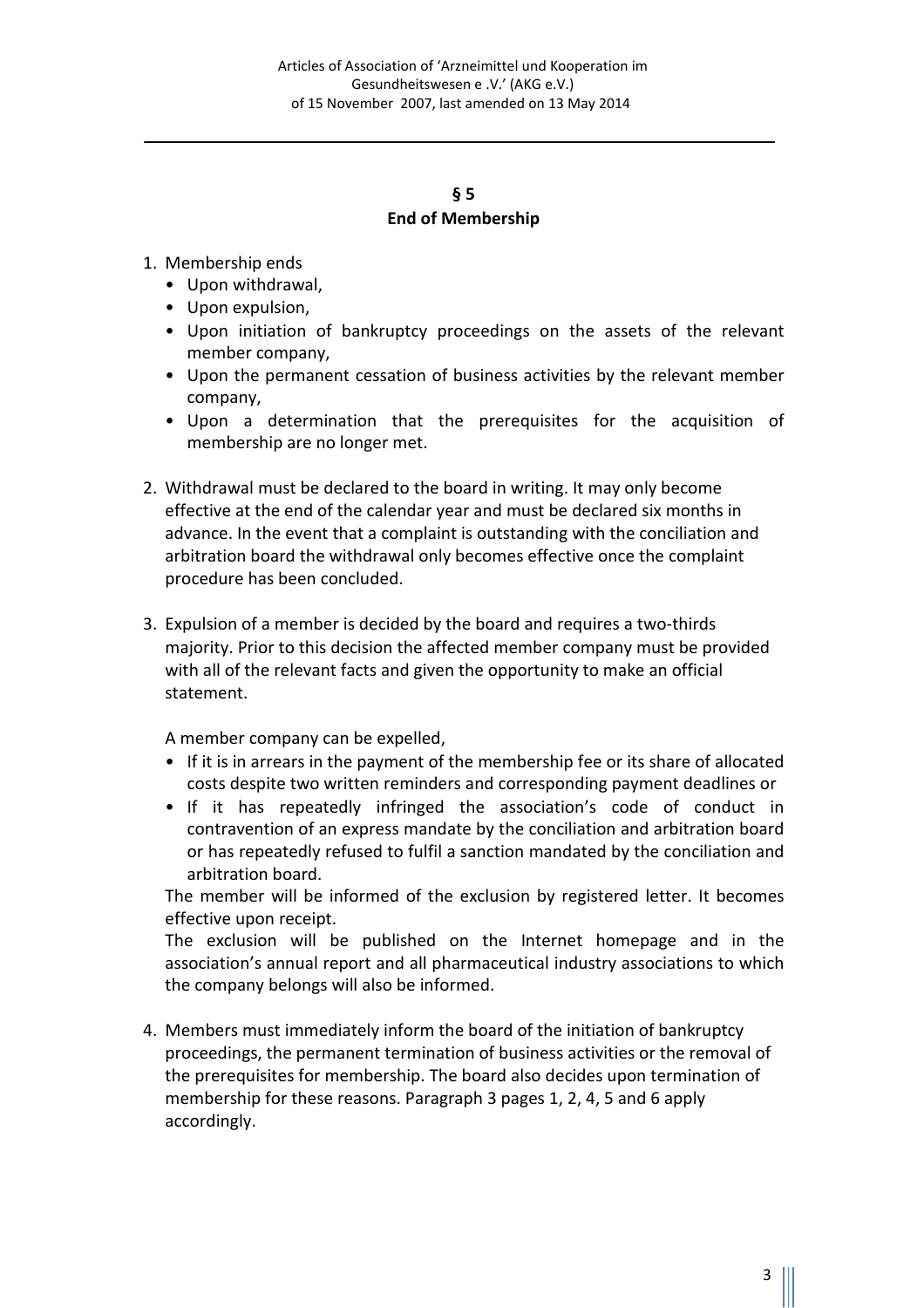#### **§ 6 Fees, Shared Costs and Other Income**

1. The membership fees are based on the member's domestic turnover in prescription medicines for the previous year and are staggered as follows:

Full members

| Annual fee:<br>Turnover in previous year: |            |
|-------------------------------------------|------------|
| $\leq \epsilon$ 1 Million:<br>€           | 500.00     |
| < € 1 Million to € 10 Million:<br>€       | 1,000.00   |
| € 10 Million to € 20 Million:<br>€        | 2,000.00   |
| € 20 Million to € 50 Million:<br>€        | 4,000.00   |
| € 50 Million to € 100 Million:<br>€       | 10,000.00  |
| € 100 Million to € 200 Million:<br>€      | 15,000.00  |
| $>$ € 200 Million:<br>€                   | 20,000.00. |

Extraordinary (associate) members

The membership fee shall be agreed upon a discretionary basis but shall amount to a minimum of € 1000.00 p.a. for companies and organisations within the meaning of § 4 Para. 1.

The general meeting can decide upon modifications to these contribution levels.

Turnover in the above sense means the effective, non-invoiced turnover from all sales and distribution channels (pharmacies, hospitals, direct sales etc.) during the calendar year prior to the current calendar year.

Other payments of obligatory fees should not be less than the minimum fee.

The member companies must promptly pay their fees in full in the second quarter of the current calendar year when requested to do so by the association office.

The companies must submit the turnover reports that are necessary for calculate the fees in writing to the association office by March  $31<sup>st</sup>$  of the current calendar year. In the event that the office is not in possession of a current report, the first instalment is payable in an amount based on the last report. In the event of doubts as to the validity of the figures submitted, the board is entitled to have the figures verified by an independent auditor.

The annual fee must be paid in full, even if the membership is only begun in the course of the financial year.

2. The general meeting can also decide to allocate costs to the members if necessary.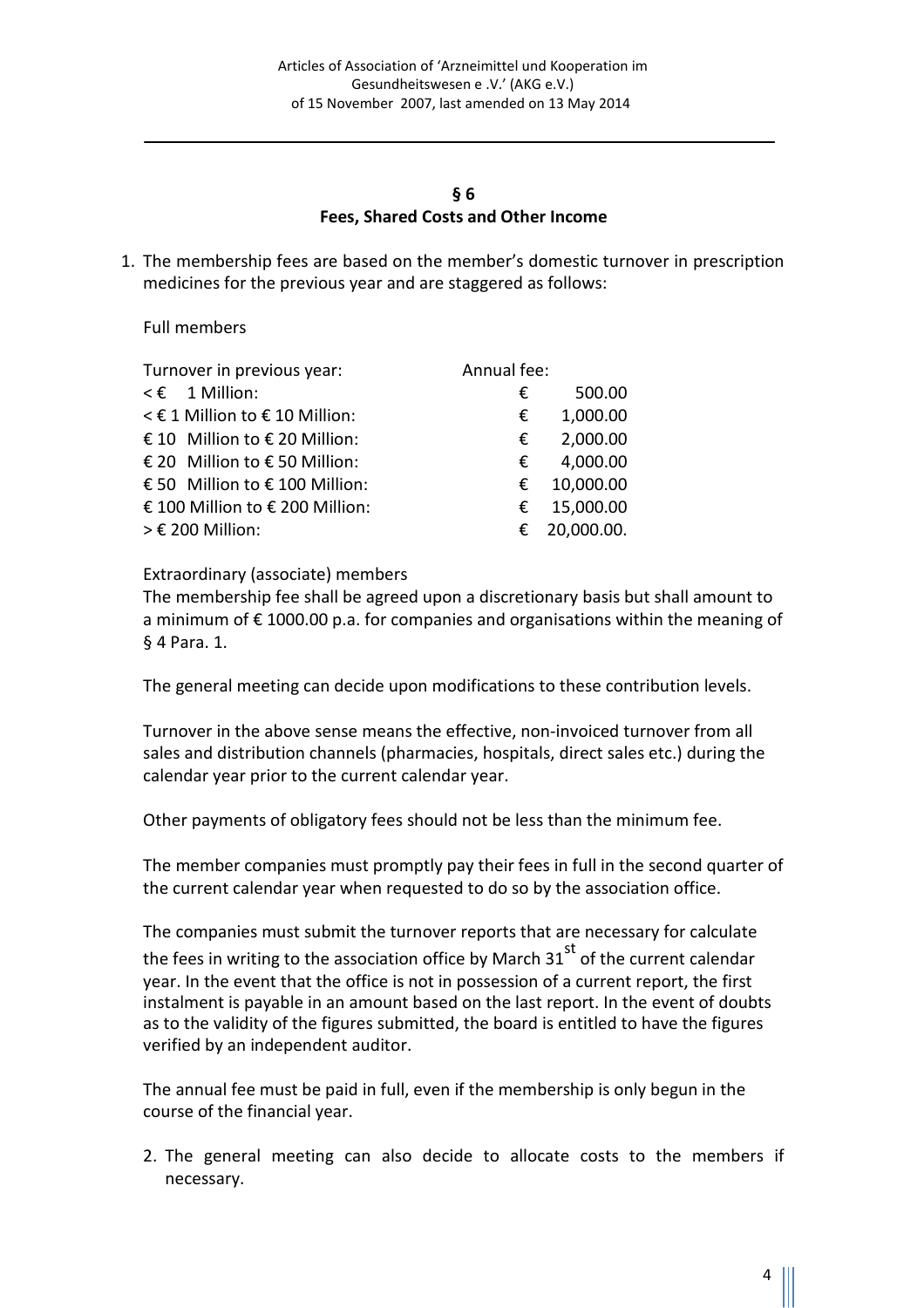- 3. In the event that a member fails to pay its membership fee or costs allocated to the members pursuant to a decision of the general meeting promptly upon demand, it will be sent a first reminder after 4 weeks. If the payment is still not made, another reminder will be sent after an additional 4 weeks with a deadline.
- 4. The association shall charge a one-off certification fee of up to  $\epsilon$  2,500 for the award of the AKG Healthcare Compliance Certificate. Further details are specified in the regulations concerning the award of the AKG Healthcare Compliance Certificate (Award Regulations).

#### **§ 7 Rights and Obligations of the Members**

- 1. Full, fee-paying members are entitled to vote at the general meeting. Each full fee-paying member has one vote in the general meeting. Extraordinary (associate) members are entitled to speak at the general meeting, but not entitled to vote.
- 2. The members can utilize the services of the association as detailed in the aim and functions, in particular they can use the consultation service and/or invoke the conciliation and arbitration board.
- 3. The members are obliged:
	- To promote the aim and functions of the association through cooperative conduct. To respect the articles of the association, procedural regulations, code of conduct, decisions by the general meeting and the board in accordance with the articles of association as well as the decisions of the conciliation and arbitration board and to treat them accordingly.
	- To pay the fees and any allocated costs.
- 4. The rights of the members are held in abeyance as long as fees or costs remain unpaid.
- 5. Extraordinary (associate) members can be appointed to committees, on which they will have a seat and a vote.

**§ 7a Data Protection** 

The association collects, processes and uses personal data from its member companies to fulfil its aims and tasks in accordance with these articles.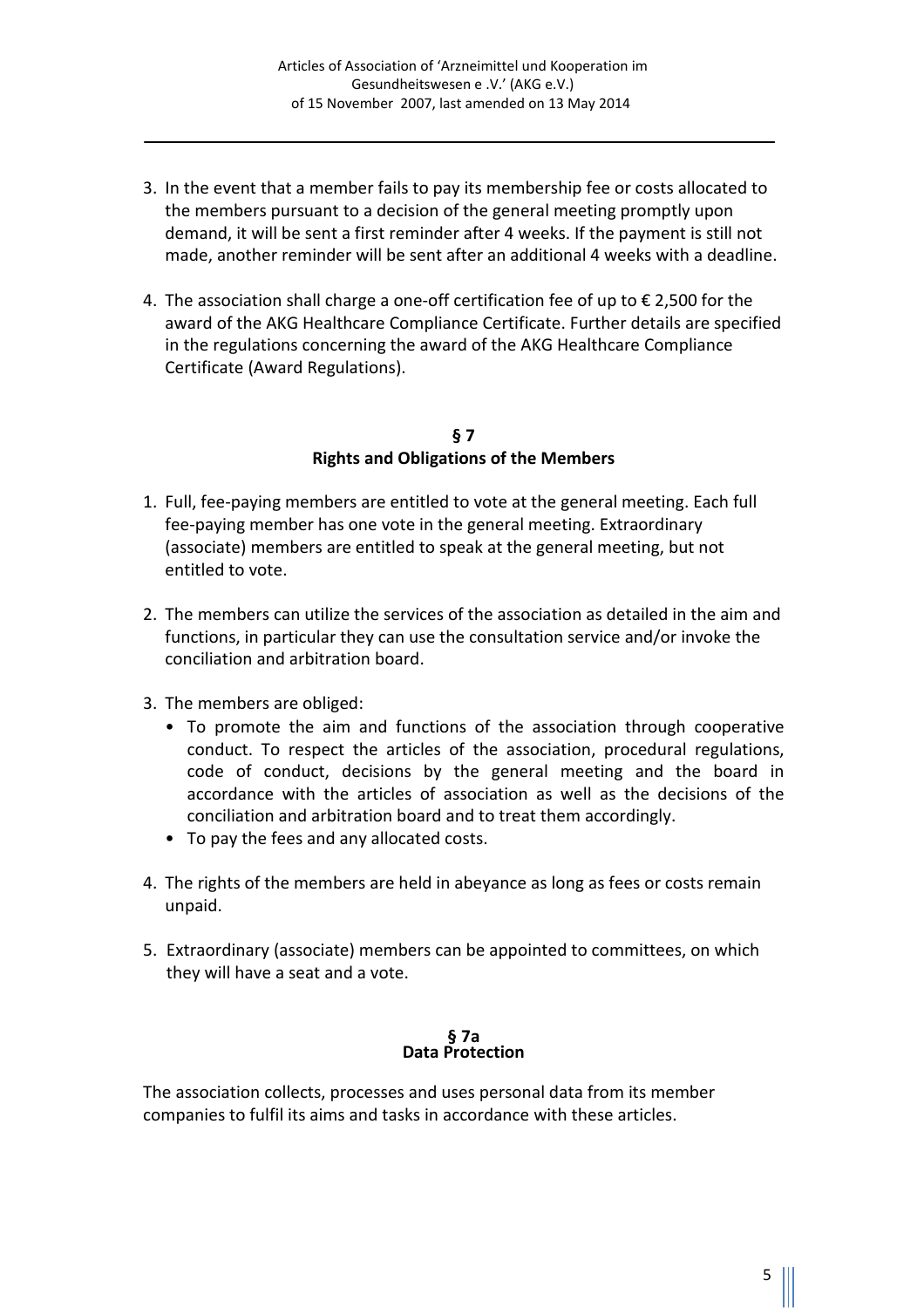Furthermore, the association stores and uses the names of the executive officers and/or board members of the member companies for communication purposes and to consult with the member's decision-makers and to deliver documents to the appropriate persons.

These data are also provided for these same purposes to the German Association of Pharmaceutical Industries (BPI e.V.), as membership in this association also entails a membership in it.

Other uses of these personal data, in particular their use or transfer for marketing purposes, is not permitted without the consent of the affected persons.

Additional personal data of the executive officers and/or board members of the member companies, such as telephone numbers, fax numbers and e-mail addresses will only be stored and used by the BPI e.V. with the consent of the affected persons.

The affected persons can support the association's work by consenting to the use of their contact data, thereby considerably easing the BPI e.V.'s efforts to contact the association members and to exchange views with them.

Personal data about member companies' registered employees will only be collected and processed by the association with the employees' consent.

To keep the data about member companies' registered employees held by the association current and error-free, and to test whether the consent provided by the employees is still current, the member companies commit themselves to annually inspect a corresponding list of the company employees registered with the association to determine whether they are still employed by the respective member company.

In accordance with § 34 of the Federal Data Protection Act (Bundesdatenschutzgesetz BDSG), anyone is allowed to demand information about their personal data being stored by others.

## **§ 8 Organs**

- 1. The organs of the association are the board, the general meeting, the advisory council, the managing director and the conciliation and arbitration board.
- 2. The members of the organs of the association must maintain silence with regard to the confidential, internal affairs of the association.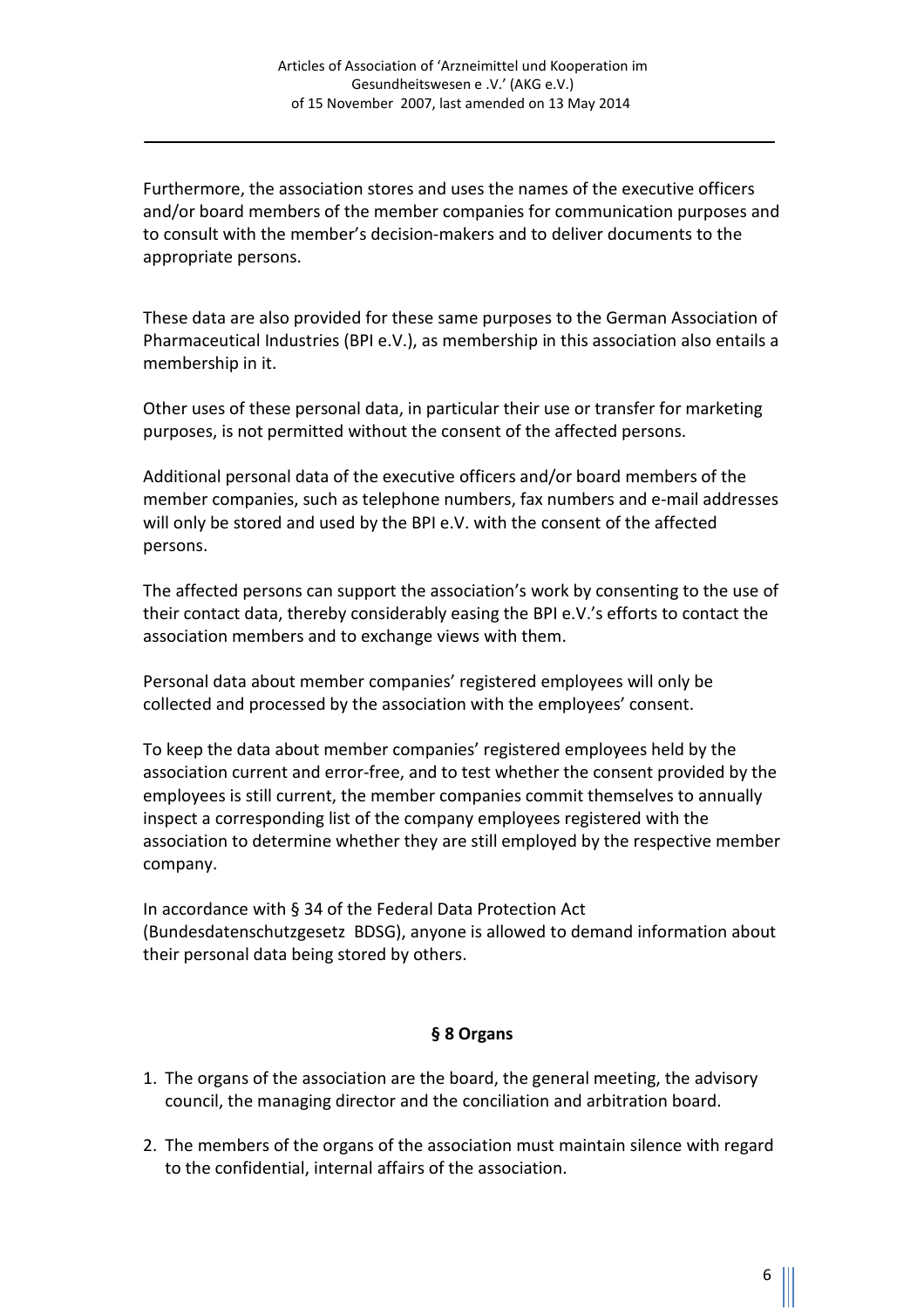3. The liability of the association for culpable conduct of its organs in the sense of § 31 BGB (civil code) is limited to intent with respect to association members.

## **§ 9 Board**

1. The board comprises the chairman of the board, two deputies and a maximum of nine further members of the board. The managing director is automatically a member of the board. The general meeting will decide upon the final number of board members within the framework of this regulation.

 The founding members will name the first board for the period until the first regular general meeting. Thereafter the board members will be elected by the general meeting for a term of three years.

2. Only persons who are primarily employed by a member company can become a board member.

 The board's term in office should coincide with the calendar year, i.e. it shall begin on January 1st of a year. The board members elect the chairman of the board and the deputy chairmen from their ranks.

 The board members remain in office until the term of office of the chosen successor begins. This is not valid for a member of the board for whom the prerequisite in § 9 No. 2 line 1 is no longer valid.

 The board can replace members of the board who leave during their term of office for the remaining period of office by co-optation from the group of member companies.

3. The board represents the association in court and out of court. Any two members of the board are authorised to jointly represent the association.

 Legal transactions by the board with a value of more than € 25,000 require the approval of the general meeting. This approval can also be given by the authorisation of a budget. The investment of liquid assets until their use in accordance with the budget does not require any special approval.

 Furthermore, the board is responsible for all association affairs that are not conveyed by law or these articles to another organ. Decisions are made by a resolution of the board.

In particular the board is responsible for:

- Appointing and dismissing the managing director,
- Issuing instructions to the managing director,
- Establishment of an association office,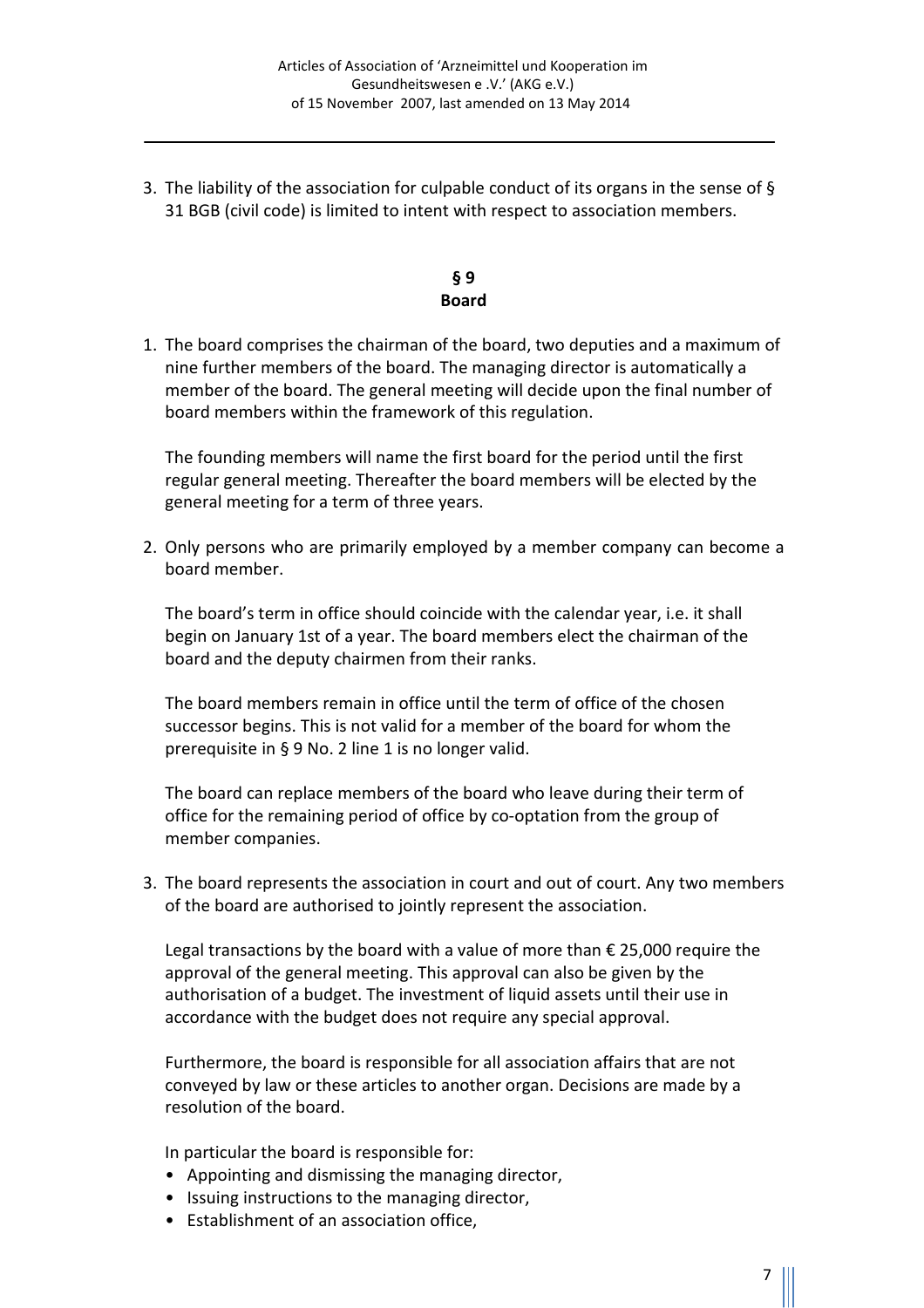- Appointment of the members of the conciliation and arbitration board, i.e. the chairman of the board of the 1st instance (conciliator) and the chairman and other members of the 2nd instance (arbitration board),
- Establishment of an advisory council,
- Establishment of committees,
- Establishment of a certification committee to prepare the award of the AKG Healthcare Compliance Certificate,
- Preparation and calling of the general meeting including production of the agenda,
- Submission of the main budget, the annual report and the annual financial statement to the general meeting,
- Execution of instructing resolutions passed by the general meeting,
- Proposing resolutions regarding the association's code of conduct to the general meeting,
- Proposing resolutions regarding the rules of procedure of the conciliation and arbitration board to the general meeting,
- Recommendations on the interpretation of the code of conduct,
- Proposing resolutions concerning the guidelines for the award of the AKG Seal of Compliance (award guidelines) to the general meeting,
- Proposing resolutions regarding the level of the certification fee to the general meeting,
- Admission and expulsion of members and determinations of whether to discontinue membership.
- 4. Board meetings will be called in writing by the chairman of the board or by his deputy if he is unavailable. At least two week's notice must be provided for a meeting. This period can be reduced in urgent cases. The agenda should be included with the invitation.

 The board has quorum if at least two thirds of its members are present. Unless otherwise stipulated, the board decides with a simple majority of the valid votes. In cases of a tie, the vote of the chairman shall be the decisive vote. Members of the board who are not present can take part in the decision-making process by having their vote submitted by members who are present.

Board decisions can also be taken in writing if all board members agree to do so.

The managing director is obliged to participate in the board meetings.

The decisions made by the board must be recorded in writing and signed by the chairman.

5. The board is responsible for requiring persons who are not organs of the association, but who gain knowledge of confidential, internal association information through their work for the association, to commit to maintaining confidentiality before they start their work.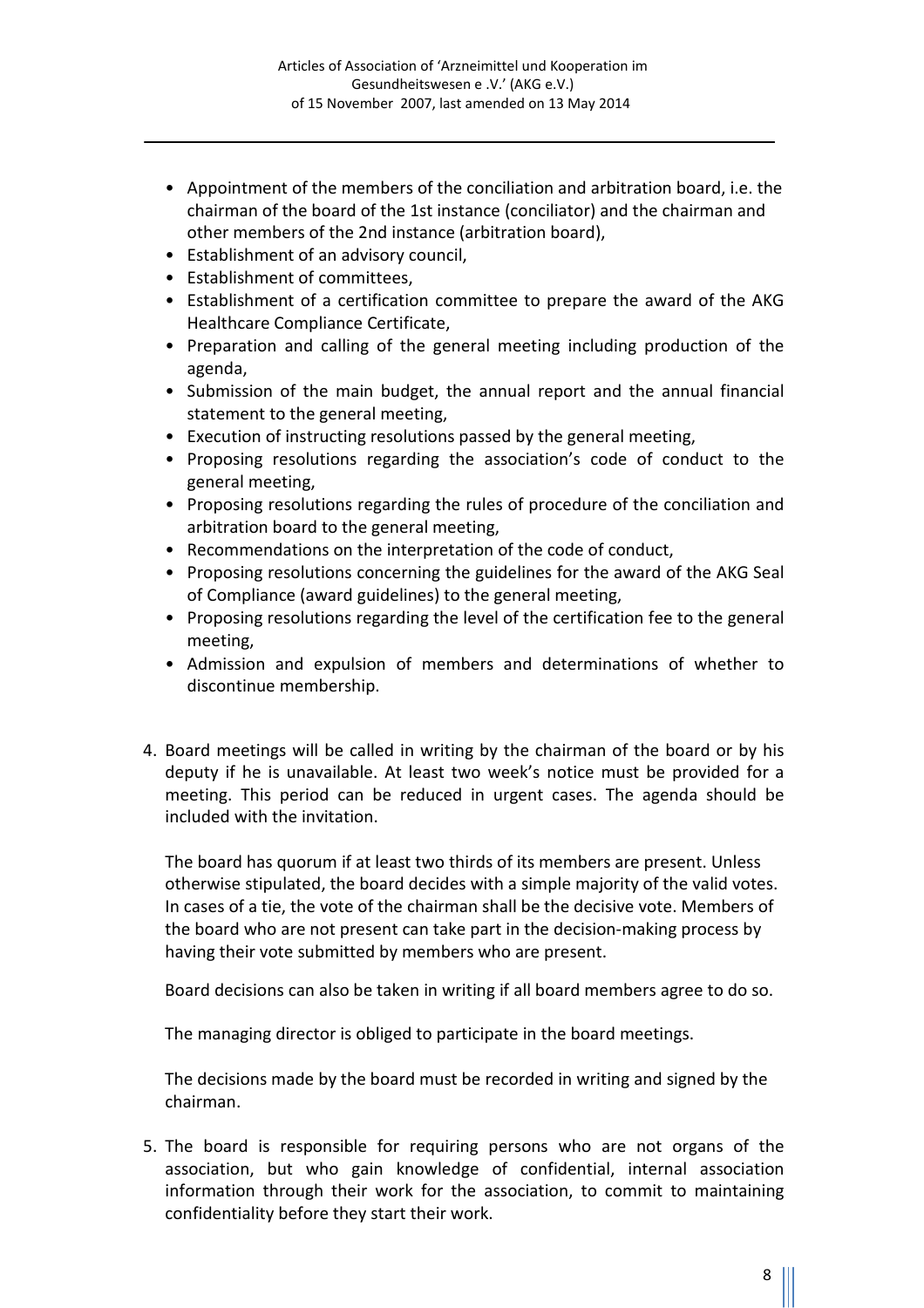## **§ 9 a Honorary Chairman**

A chairman whose term of office has expired and who has served the association in an exceptional way can be appointed honorary chairman for life by the general meeting on the recommendation of the board.

Honorary chairmen are entitled to attend the general meeting in an advisory capacity, to advise the board in matters relating to association membership and to fulfil duties entrusted to them by the chairman.

**§ 10 General Meeting**

- 1. The member companies in the association form the general meeting. They exercise their rights via representatives who are authorised in writing to do so. These can only be persons who are employed full-time by the companies they represent on the date of the general meeting.
- 2. The general meeting is responsible for all matters that are conveyed by law or by these articles.

In particular it decides on

- The selection of board members
- Appointment of auditors
- Approval of the budget
- Approval of the annual report
- Auditing and determination of the annual financial statement
- Discharge of the board and the managing director
- Agreement of legal transactions with a value of more than  $\epsilon$  25,000
- Determination of costs allocated to the members
- Modifications to membership fees
- Determination and modification of the certification fee
- Other modifications to these articles
- Determination of and modifications to the code of conduct in the sense of the aims and functions of the association as described in § 2 of these articles
- Determination of and modifications to the procedural code of the conciliation and arbitration board. Determination of and modifications of the guidelines for awarding the AKG Seal of Compliance (award guidelines).
- Dismissal of board members
- Appointment of a chairman as honorary chairman, upon the recommendation of the board
- Dissolution of the association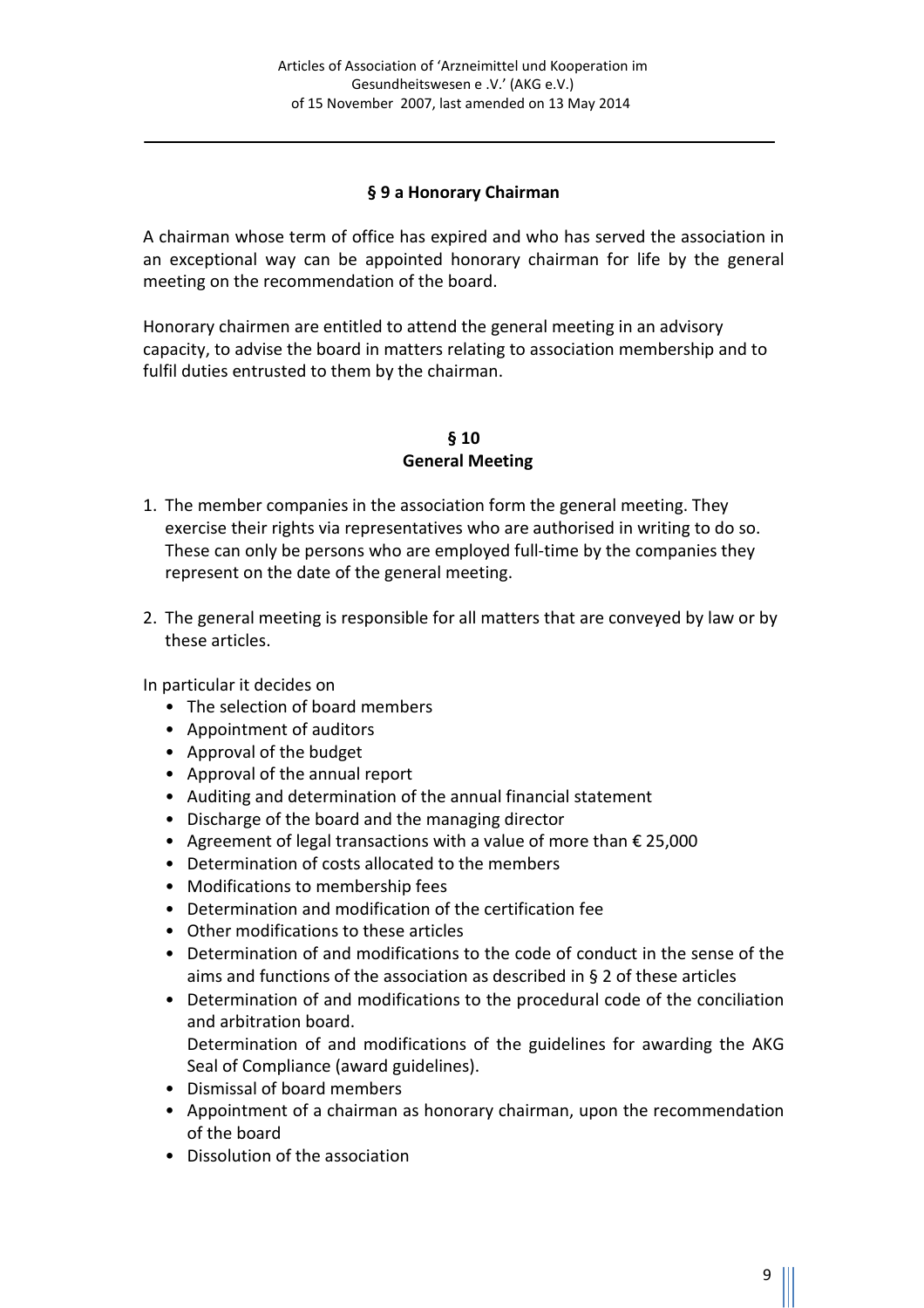3. The ordinary general meeting takes place once every business year. It should take place in the first quarter if possible.

 An extraordinary general meeting can be called at any time on special grounds upon a resolution of the board.

 If at least one-third of the voting members request such a meeting in writing, it must take place within two months.

 The general meeting is called in writing by the board, represented by the chairman or by one of his deputies if the chairman is not available. The invitation period for the ordinary general meeting is four weeks in advance and one week for an extraordinary general meeting.

The agenda must be included with the invitation.

 If a member requests an addition to the agenda in writing to the board no later than one week before the ordinary general meeting, this request must be granted. The person chairing the general meeting will inform those present of the addition to the agenda at the beginning of the general meeting. The general meeting will decide on requests for additions to the agenda that are made during the general meeting itself.

 To prepare for the eventuality that the number of votes needed to reach a quorum is not achieve, it is possible to include an invitation to a 'second' general meeting, which would be held immediately following the first general meeting, along with the invitation to the first general meeting. This invitation must include a notice that this 'second' general meeting is quorate regardless of the number of members present.

4. The chairman of the board, or his deputy in the event that he is not available, chairs the general meeting. If the deputy is not available, the meeting will be chaired by another member of the board.

 The chair of the meeting determines the sequence of the votes and type of each vote. Votes are public as a matter of principle. A vote is carried out in writing and in secret if one third of the votes of the members present make a request to this effect.

 Where no other provisions are made in these articles, resolutions of the general meeting are passed by a simple majority of the valid votes submitted. Any resolutions regarding changes to these articles of association, the rules of procedure or the code of conduct requires a three-quarters majority of the votes of those present.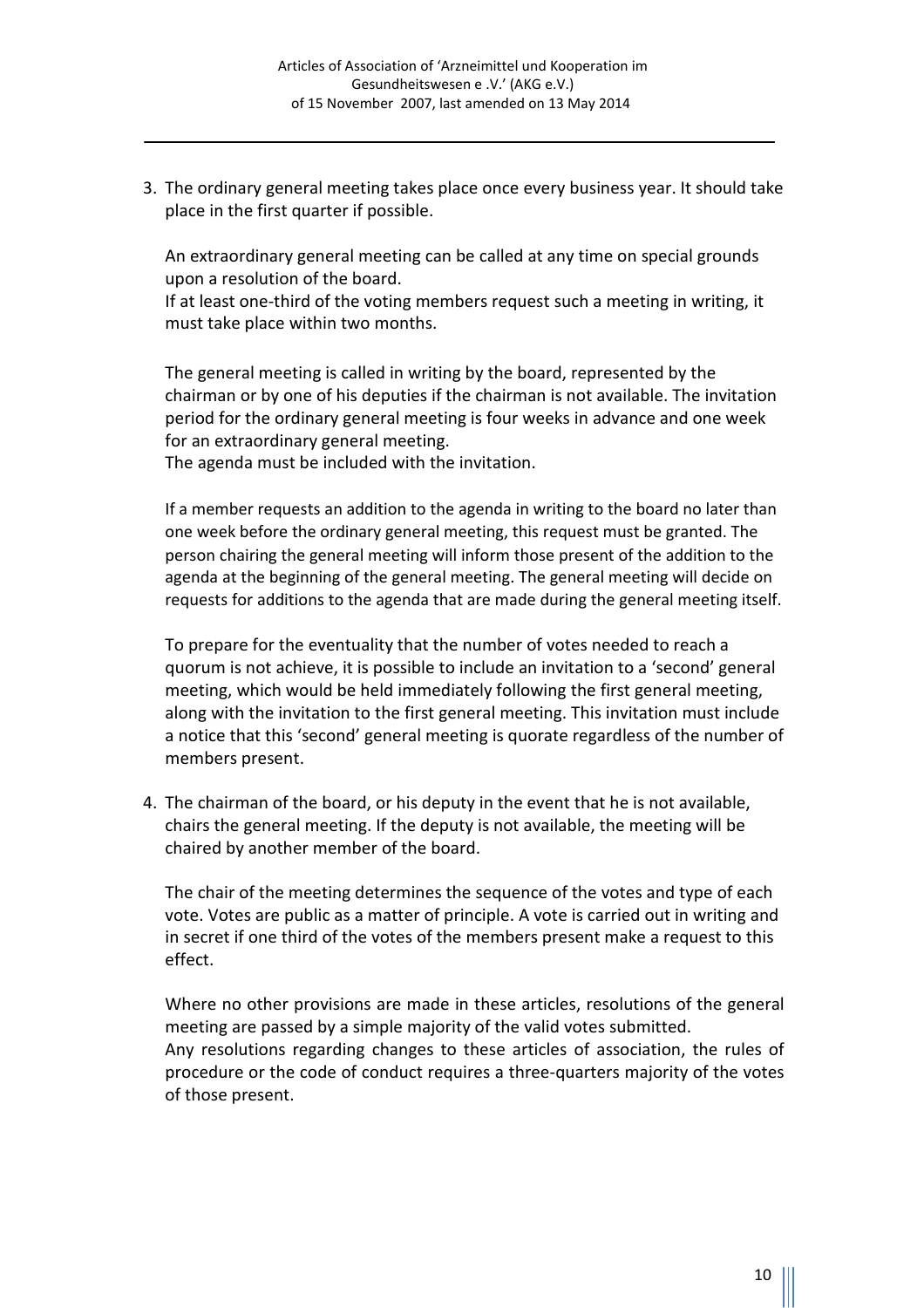5. A 'first' general meeting is quorate if at least two thirds of the member votes are represented.

 The 'second' general meeting is quorate regardless of the number of members present.

 If a member is unable to participate in the general meeting then it can transfer its vote to another member. The managing director of the association must be informed in writing of this before the meeting.

- 6. The board members and the managing director are fundamentally obligated to take part in the general meeting. The members of the advisory council are entitled to participate in the general meeting. They have the right to speak. They do not have the right to make proposals or to vote.
- 7. The board can also make proposals to the general meeting using a written process unless the votes of ten members are opposed and request it be taken up orally in the plenary.

 The managing director processes such a written vote. At least two weeks must pass between the receipt of the relevant documents by the member companies and the end of the voting process. Votes received once the given deadline has passed are invalid. A notary oversees the counting of the votes at the association office.

 The managing director will immediately inform the members and the board of the result of the vote.

8. Minutes must be taken of the decisions taken in the general meeting and they must be signed by the chair of the meeting.

#### **§ 11 Auditor**

The general meeting will appoint two auditors for the duration of three years. They may not be members of the board or with a committee appointed by the board and who may not be employees of the association. They are responsible for auditing the accounts of the association and to report the result to the ordinary general meeting.

## **§ 12 Managing Director**

1. The managing director will lead the operations of the association within the framework of the tasks and powers transferred to him by the board. He is a special representative in the sense of § 30 BGB. He is responsible for managing operations related to the continuous administration of the association, including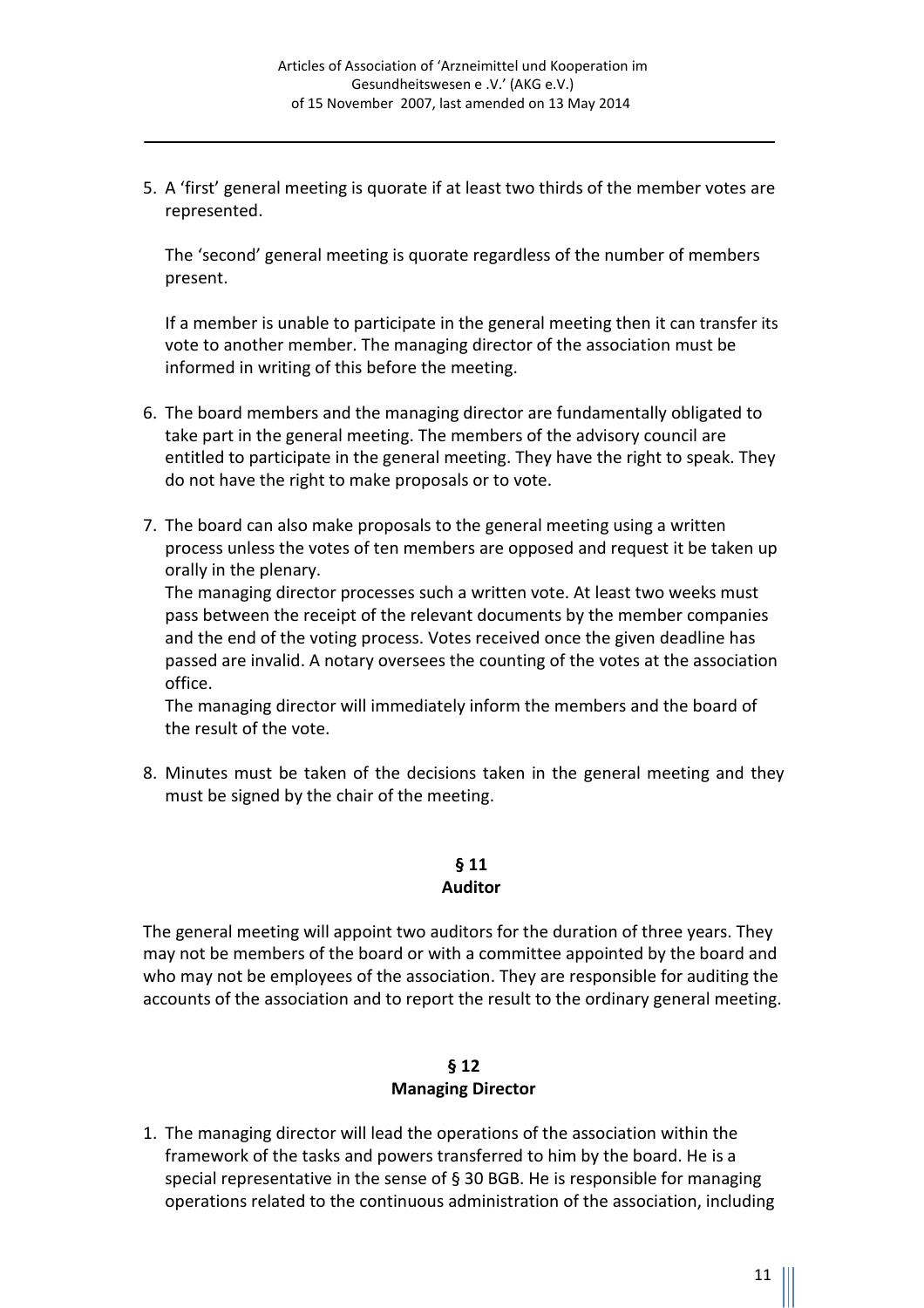the conclusion of legal transactions with a financial volume of not more than €10,000 per transaction.

- 2. The managing director also has the following duties
	- Advising member companies on code-compliant competitive conduct in collaboration with medical facilities, private practitioners and other associated professionals (e.g. through seminars and training)
	- Providing administrative support to the certification committee
	- Carrying out the association's internal procedures for awarding the AKG Healthcare Compliance Certificate, as instructed by the board
	- Providing administration support to the conciliation and arbitration board as instructed by the arbitrator or the chair of the conciliation board
	- Admonishing association members in the event that they violate section 4 of the code, in coordination with the chair of the first instance (conciliator) and representing the association in its role as an admonishing association in competition law in the sense of  $\S$ § 8 paragraph 3 P. 2 UWG, 3 paragraph 1 item 2 UKlaG to companies who are not part of the association and in court if necessary.
- 3. The managing director will make use of the staffed office provided by the board for him to carry out his duties.

#### **§ 13 Committees**

The board can establish committees for specialist advice and to prepare opinions and decisions.

It determines their number and tasks and decides on staffing based on suggestions by the members.

The term of office of the committees is three years. This period should correspond to the term of office of the board.

## **§ 14 Advisory Council**

- 1. The board will form an advisory council. Its term of office shall be three years.
- 2. The duties of the advisory council are:
	- To exchange views at biannual meetings chaired by the chairman of board on current opportunities to further promote the integrity of the pharmaceutical industry's cooperation with medical facilities, private practitioners and other members of the health professions, to maintain the effectiveness of the work of the conciliation and arbitration board, to make its results transparent for all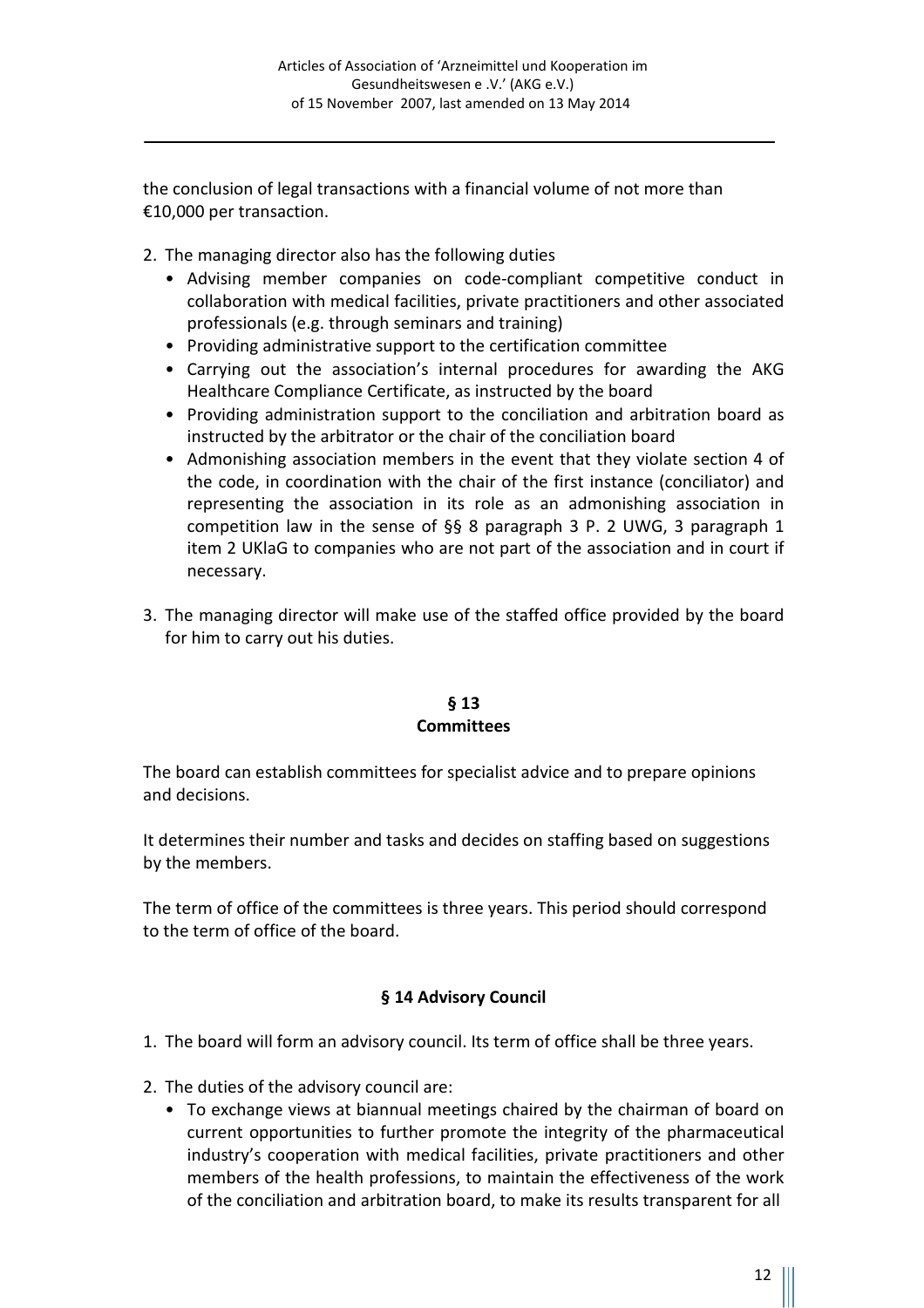interested parties at all times and to increase the public's trust in the competence of self-monitoring efforts.

- To advise the board accordingly.
- 3. In principle, the advisory council should be made up of representatives of the pharmaceutical industry, physicians, other members of the health profession, patients, healthcare payers (insurers) and policymakers. It is the responsibility of the board to recruit members of the advisory council.
- 4. The board supports the advisory council by informing it of the resolutions that it passes. At regular intervals the managing director will inform the council about the complaints handled by the conciliation and arbitration board.
- 5. The advisory council receives administrative support from the German Association of Pharmaceutical Industries (BPI e.V.), which has recommended that its members become members of the association.

## **§ 15 Advice**

An important element in the work of the association is providing advice to its members regarding behaviour in accordance with the code of conduct.

This shall include, among other things, seminars on common, recurring conflict situations in prescription medicine competition, namely cooperation with medical institutions, private practitioners and other members of the health professions.

Based upon current case law and internal industry legal opinions and practice, information shall be provided on about the current state of law and the resulting available courses of action.

The managing director shall make himself available toward this end.

## **§ 16 Conciliator and Arbitration Board**

1. The conciliation and arbitration board comprises a chairman of the  $1<sup>st</sup>$  instance (conciliator) and a decision-making body of the  $2^{nd}$  instance (arbitration board) comprised of the chairman and two committee members.

 Both chairs must be qualified as judges and may not be connected in any personal way to a company or association in the pharmaceutical industry.

 The other members of the arbitration board are one representative of a member company and one representative of the physicians or the other health professions.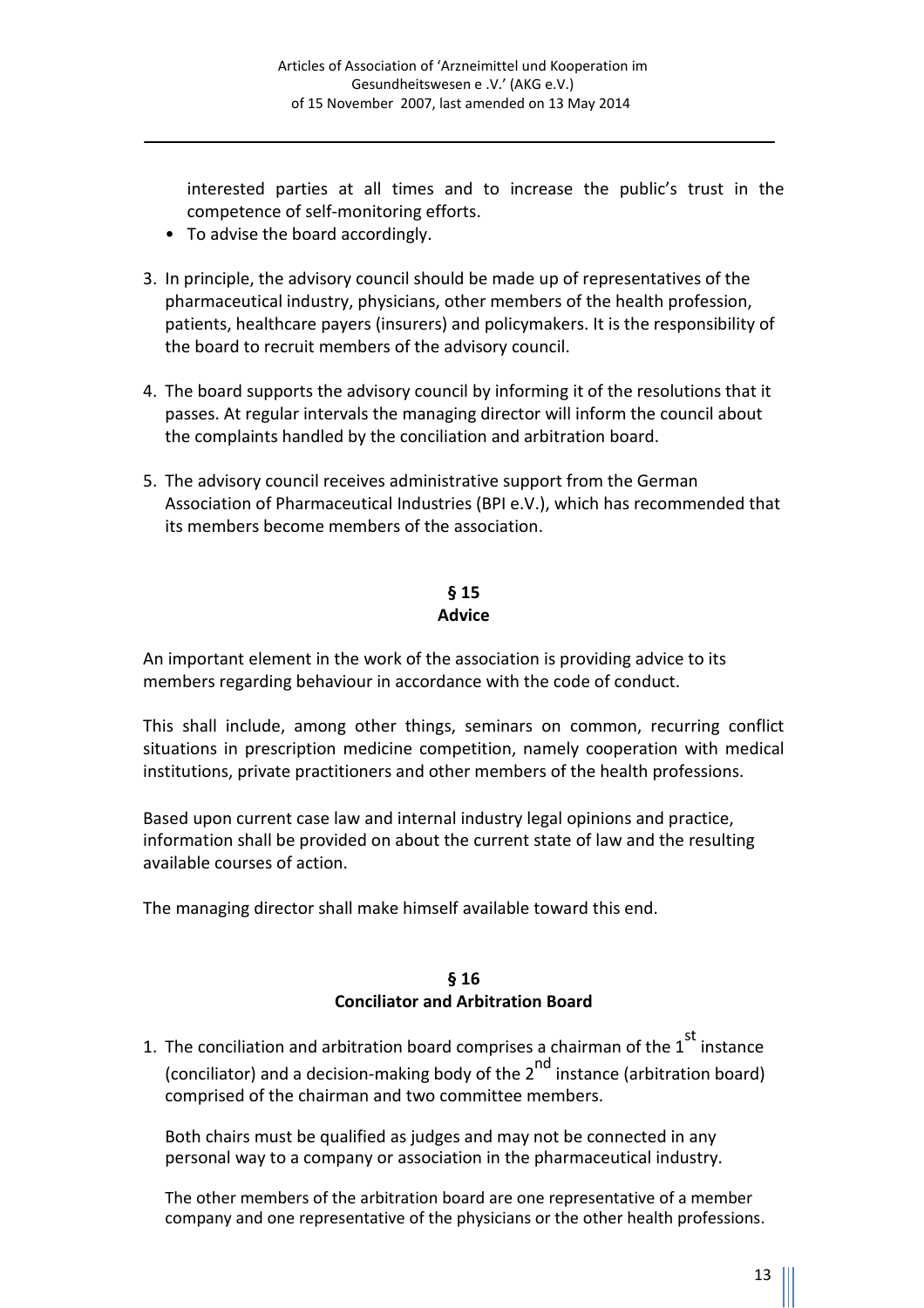The conciliators and the members of the arbitration board may not be given orders on how to fulfil the duties of their offices and are independent in their decisions. They enjoy the privileges of a judge under § 839 paragraphs 2 and 3 BGB. They can be refused on suspicion of prejudice.

2. The conciliator and the chairman of the arbitration board are appointed by the association board for a term of three years. They may be reappointed after this term expires.

 The other members of the arbitration board are also appointed by the board for three years based on suggestions from member companies on the one hand and physicians' or other relevant professional organisations on the other hand. They may also be reappointed.

3. In the event that the conciliator or a member of the arbitration board is not available for de facto or legal reasons, the association board will appoint a substitute who must also fulfil the personal prerequisites in §16 Para. 1 lines 2 and 3 above.

 Determination of the need for a substitute is the responsibility of the chairman of the arbitration board in the case of the conciliator and the responsibility of the members of the arbitration board and the conciliator in the case of the chairman of the arbitration board.

 Early removal of the conciliator or the members of the arbitration board by the association board is only possible in the event that the person is question is permanently unable, for de facto or legal reasons, to perform their duties.

4. The conciliation and arbitration board is responsible for ensuring that the stipulations in the  $4<sup>th</sup>$  section of the code of conduct are adhered to by the members, using a formal process if necessary.

 The conciliation board becomes active based upon a complaint of violation of the 4<sup>th</sup> section of the code, communicated to the association and submitted to the conciliation board by the managing director. This kind of complaint can be made by another member company, the board of the association or by a third party, independent of a possible civil claim to injunctive relief.

5. In accordance with the aim of the association to prevent dishonest competition conduct based on the  $4^{th}$  section of the code of conduct, an attempt will first be made at conciliation.

 The conciliator will first communicate orally with the representatives of the party about which the complaint is made and with the affected member based on his judgement of the state of facts and the legal situation.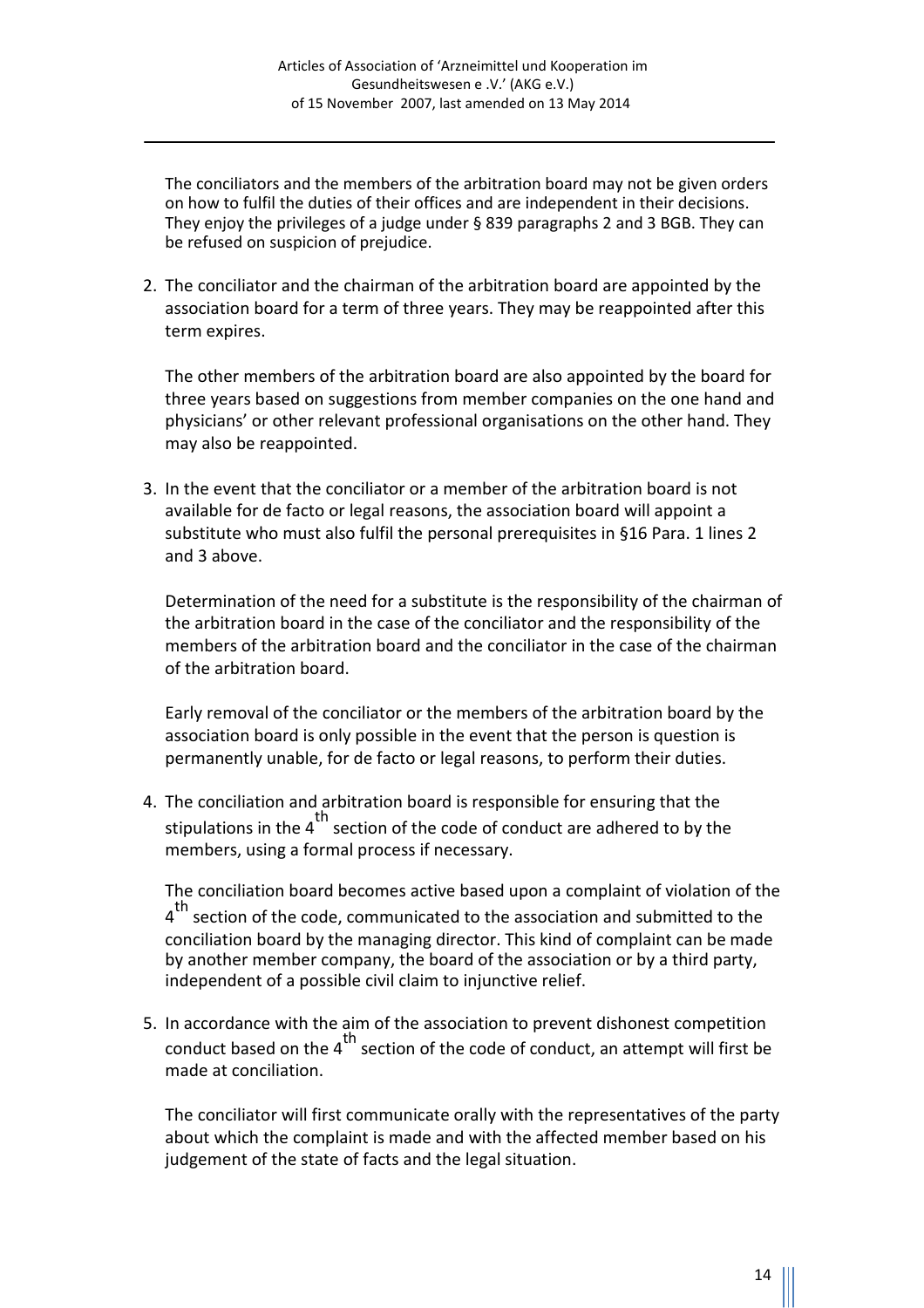If he considers the complaint to be unfounded, then he will recommend its withdrawal.

 If he considers the complaint to be founded, he will urge the affected member to remove the violation through a voluntary declaration with the threat of a fine and/or to refrain from committing similar violations in future.

 If the process is then concluded, it will not have monetary consequences (with the exception of necessary expenses for witnesses or experts).

 If the process is not ended in the above manner, then a formal conciliation verdict will be given. If this verdict goes against the affected member it may, depending on the situation of the case, also include further sanctions such as a fine, publication of the name of the member or public admonishment; procedural costs will also ensue.

6. It is possible to file an appeal against the conciliation verdict, which will then be considered by the arbitration board. The arbitration board is not bound to the findings of the conciliator and may also carry out its own investigation into the facts of the case.

 Insofar as the arbitration board considers the appeal to be justified, then the conciliator's verdict is overturned and replaced by the board's decision.

If it considers the appeal to be unjustified, then it will reject it.

 If the arbitration board is also convinced in its investigation of the facts of the case and the legal situation that the conciliator's verdicts does not include a sanction against the member that it considers proper then it can also issue such a sanction.

 This is also valid if the affected member has made the appeal itself. Thus, there is no prohibition that the situation will not be worsened by the appeal.

7. The details of the entire procedure from the conciliation and arbitration board to the generation and allocation of the process costs are regulated by the code of procedure as decided by the general meeting.

## **§ 17 Activity Reports**

- 1. Within the framework of his administrative support of the conciliation and arbitration board (§ 12 item 2), it is the responsibility of the managing director
	- To inform the board, the members of the association and the advisory council on the complaints handled by the conciliation and arbitration board at regular intervals,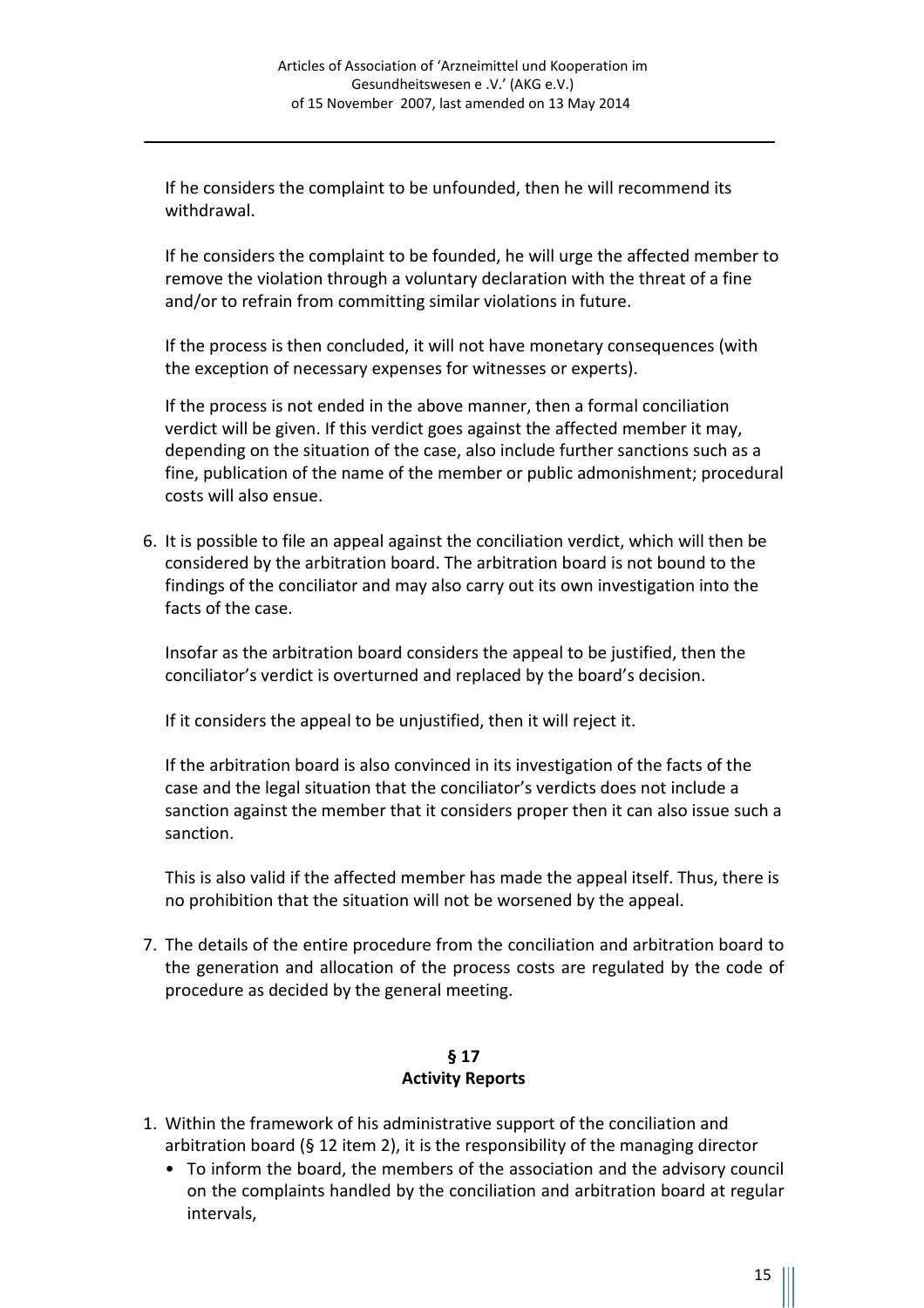- To publish anonymised cases in which the conciliation and arbitration board has found a violation against the regulations on the association's Internet homepage,
- To present, in the first quarter of a calendar year, a printed, anonymous report on all decisions made by the conciliation and arbitration board in the previous financial year.
- 2. The individual publication of names as decreed by the conciliation and arbitration board must be separate from the activity reports described above.

**§ 18 Admonishing Association**

A further important element in the work of the association is, as a legal association for the promotion of commercial or self-employed professional interests in the sense of §§ 8 paragraph 3 item 2 UWG / 3 paragraph 1 item 2 UKlaG, to pursue legal violations (HWG, AMG, UWG, GWB, StGB and others) by non-members who are not subject to the code of conduct and the conciliation and arbitration board through admonishments and legal action aimed at abatement or injunction, if necessary.

This task is also the responsibility of the managing director.

#### **§ 19 External Experts**

In individual questions the board, the general meeting, the managing director , the conciliator or the arbitrator can obtain the consulting services of an external expert (members of the health profession, marketing experts etc.).

#### **§ 20 Dissolution**

- 1. The association can only be dissolved by the resolution of a general meeting called solely for that purpose. This requires a majority of three quarters of all votes of the members.
- 2. Unless the general meeting resolves otherwise, the chairman and his deputy are jointly authorised liquidators.
- 3. If the association is dissolved its assets are transferred to the German Association of Pharmaceutical Industries (Bundesverband der Pharmazeutischen Industrie e.V.), which must use the assets exclusively and directly for non-profit purposes.